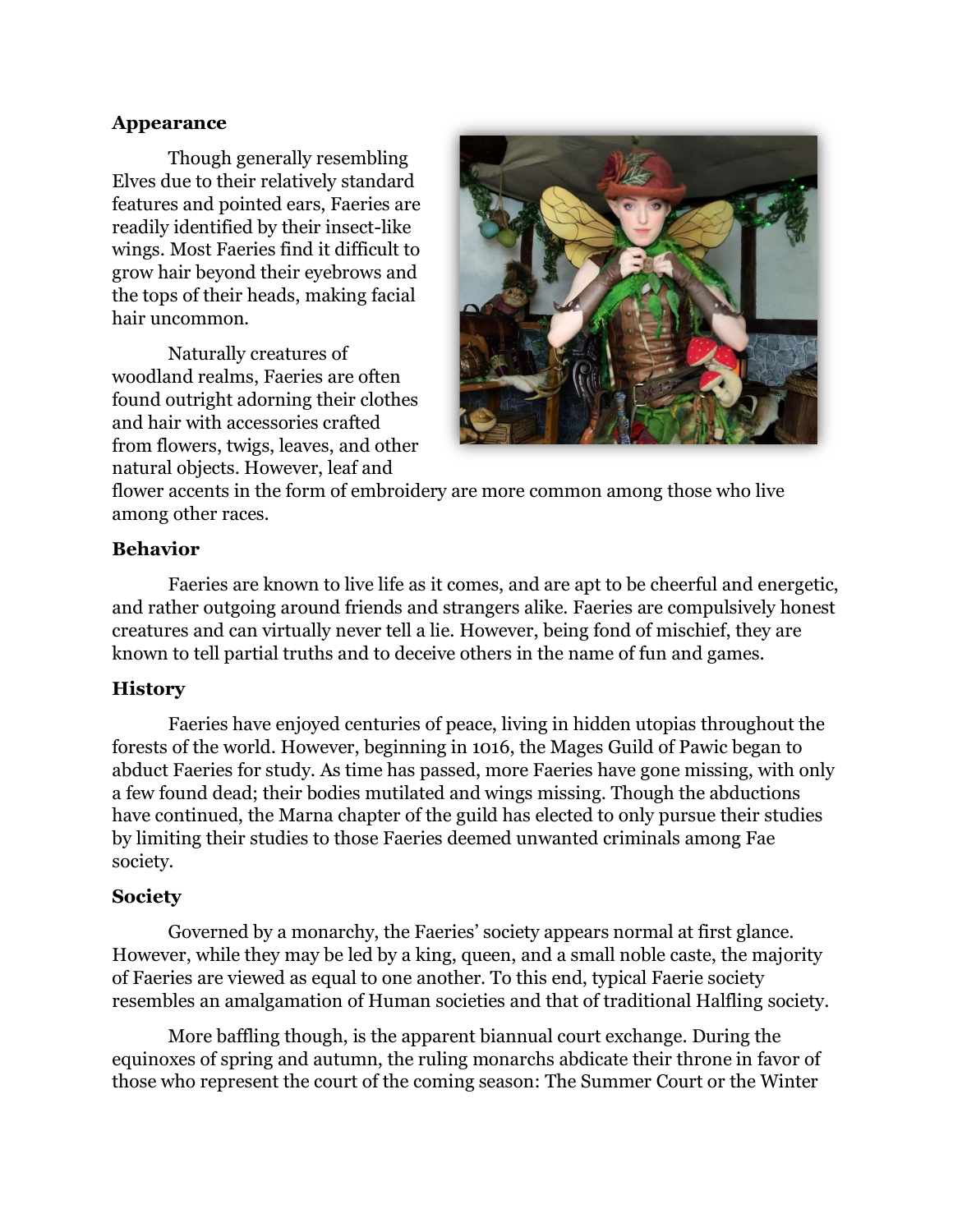Court. This change is believed to be due to a waxing and waning of magical energy, which for the Fae, is tied to the changing of the seasons.



# *Coming of Age*

Though the exact age of maturity may vary by family, most Faeries agree that a child becomes an adult between 25 and 30 years of age. When the time comes, the young Faerie is tasked with playing an elaborate joke on an elder, with the goal of the trick being successful without being caught. This near game-like ritual has come to be known as "The Blooming."

Should the Faerie pass their ordeal, a great feast involving family and friends is held, wherein revelers enjoy dancing, music, and a wide variety of food, drinks, and intoxicating substances. These parties tend to be such great celebrations that they can last for nearly a week at a time.

# *Religion*

Being creatures of the forest, Faeries tend to hold some degree of respect for Gaia, Alvar, Meha, and

other nature deities. However, they seldom allow religion to influence their daily lives and personal views.

# *Courtship*

Like many others, Faeries often exchange gifts and spend time together while courting. Dancing however, appears to be a popular pastime for young Faerie couples. So much so, single Faeries seeking to attract a partner will perform an elaborate, unique dance to show off their skill and build interest.

Courtship is somewhat uncommon for younger Faeries, as they tend to enjoy polyamorous relationships as part of their otherwise free-spirited lifestyles. Though these relationships may last for a lifetime, some Faeries elect to settle down with a specific partner, with whom they start a family.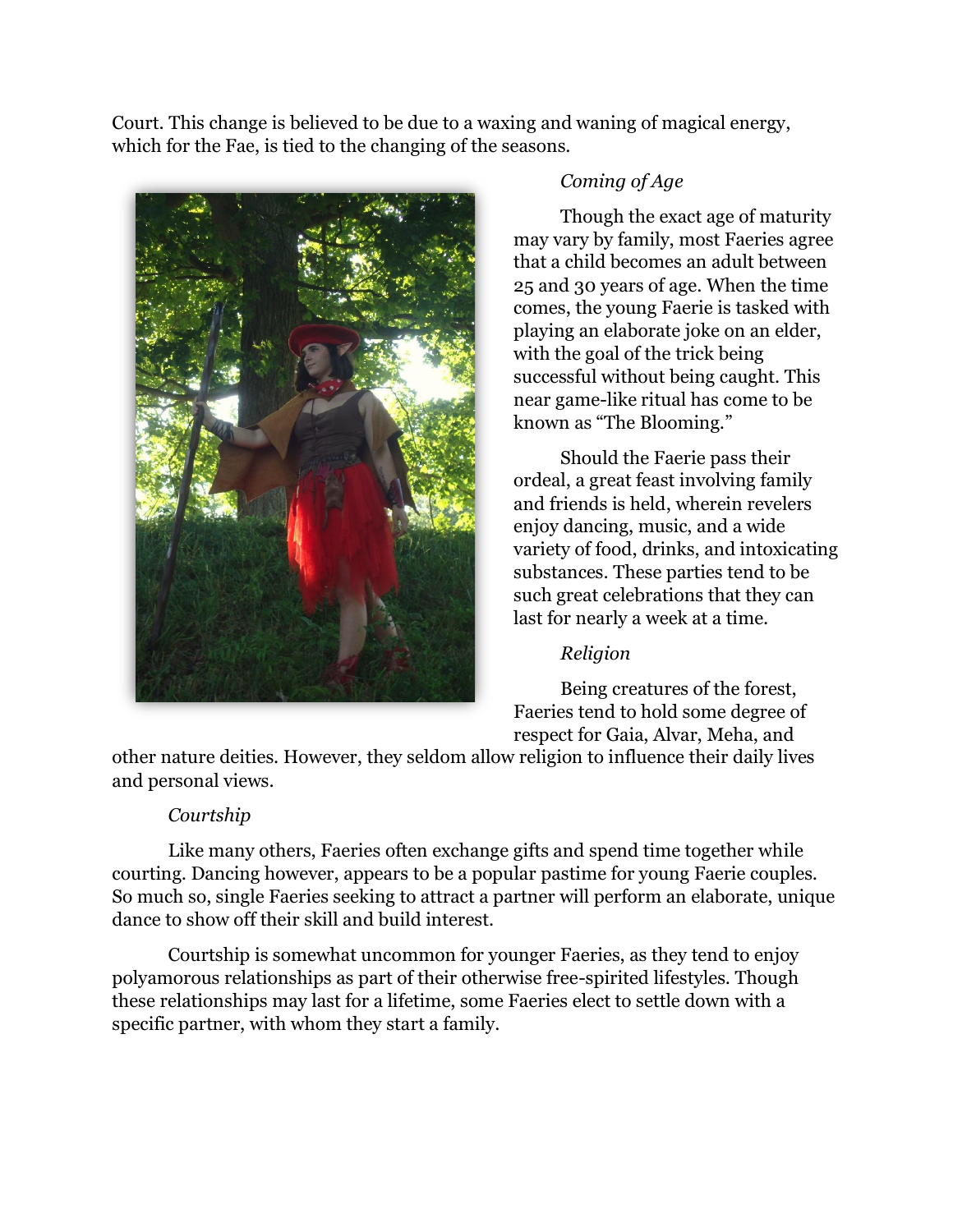#### *Marriage*

When seeking to establish the permanence of their bond, a Faerie couple is likely to seek an audience with their court's matriarch, before whom they exchange vows of loyalty and love, and exchange tokens of their affection: usually a golden ring or jeweled amulet.

The ceremony itself is a private affair and seldom involves guests of any sort. Following the exchange though, the couple is likely to join friends and family for a celebratory banquet, featuring lavish feasts, music, dancing, and games of various sorts.

#### *Funerals*

Funerals are nearly unheard of in Faerie society. Rather than mourning the dead, Faeries prefer to celebrate their life and share stories and fond memories of the dearly departed.

After washing the body with perfumed oils and dressing it in fine clothes adorned with fragrant flowers, the body is taken to a hollowed-out tree or similar nook, where it is left to decompose and continue the natural cycle. Some traditional beliefs suggest that those Faeries whose bodies are not given to the trees are doomed to become restless spirits; forever cursed and bound to the land.

#### *Festivals*

Given that their society is so greatly entwined with the changing of the seasons, it comes as no surprise that Faeries often celebrate them with feasting, games, and the like.

To celebrate each other's company, the cooling weather, and the beauty of nature's autumn colors, the Day of Leaves is recognized with spiced wines and ciders, feasting, and dancing on the day of the Autumn Equinox. It is at this time that the Summer Court relinquishes power to the Winter Court.

The Festival of Snow is a favorite among Fae youths and features snowball fighting and similar winter fun. Naturally, it is held on or about the Winter Solstice.

In the Spring and on the day of the Vernal Equinox, mead and sweet wines join savory roasts and sweets for a grand feast. Songs and dancing are also enjoyed, along with races and similar activities enjoyed by most races. Celebrating the start of Spring and the transfer of power from the Winter Court to the Summer Court, is the Flowering Festival.

Finally, the Summer Solstice brings with it Midsummer: a week of restful lazing, basking in warm sunlight, and personal reflection prior to the Solstice. Upon the evening of the Solstice, the Faeries venture out from their homes to play pranks on whomever they may come across. Their acts are seldom malicious though--the celebration is all in good fun.